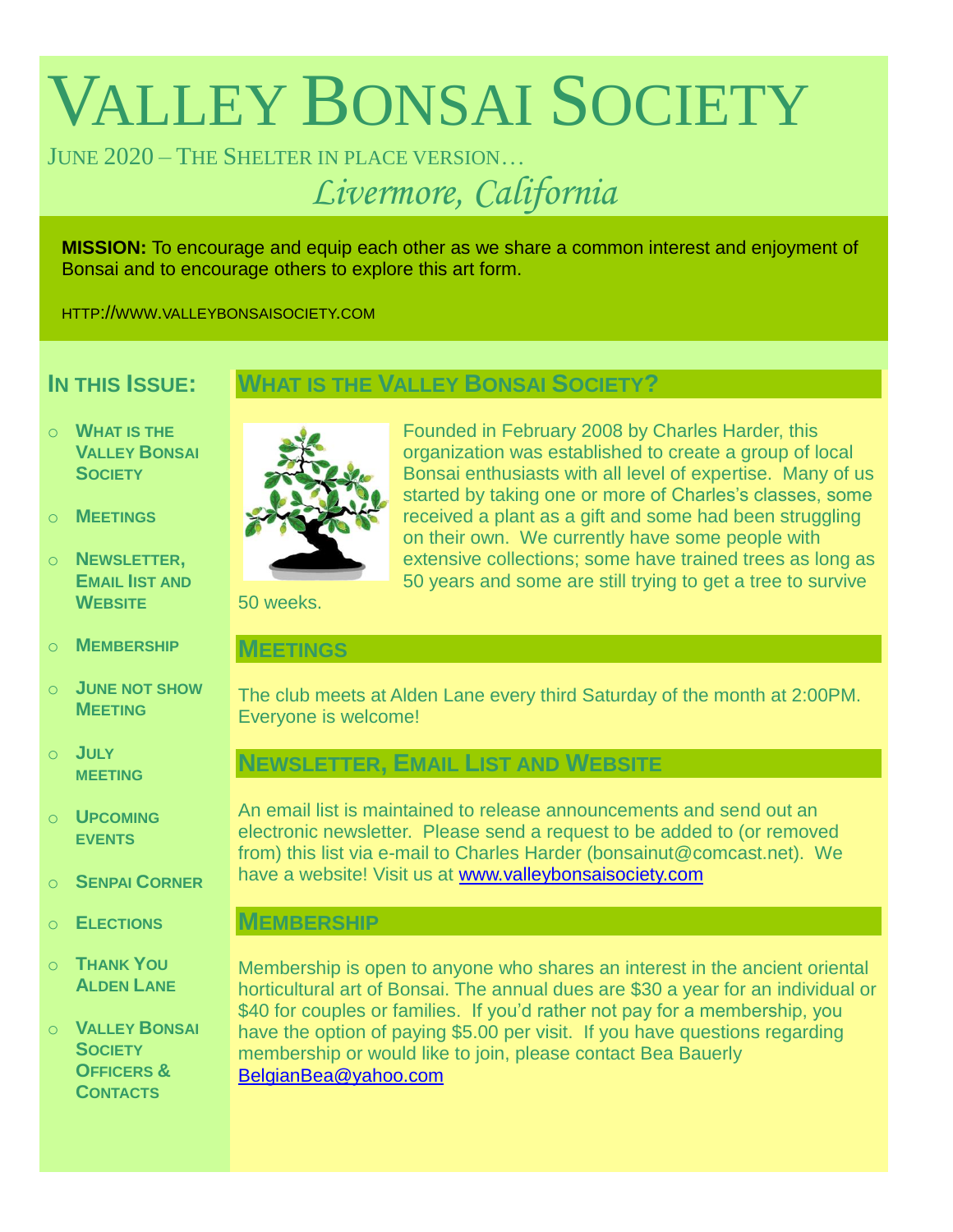# **JUNE MEETING**

Our June meeting was so different from previous years. For one thing, I spent Father's Day at home, which was weird, since for the last several years, I was used to spending the weekend with my bonsai family. Several of us had a chance to "show off" some of our trees on our virtual meeting, and it was nice to catch up and see how people are doing.

## **JULY MEETING**

For our July meeting, I still need to get confirmation from Alden Lane if we will be allowed to meet there. If not, then we will have another "Zoom" meeting – which seems to work out relatively well - Invite will be sent out shortly if that is how we will meet. Traditionally, this month has been a field trip to area nurseries, which is not feasible at this time, so I will talk about what to look for when choosing nursery stock.

#### **UPCOMING EVENTS**

#### **Japanese-style Living Environment**

The free webinar presentation on Tray Landscapes needs examples to show the audience. Email photos, or even better, bring one to the Bonsai Garden at Lake Merritt, in time for the July 19th event. Email [jpnliven@gmail.com](mailto:jpnliven@gmail.com) to make arrangements.

Click on the links provided in order to register for events.

The free webinars on The Japanese-style Living Environment are produced by the Oakland-Fukuoka Sister City Association and funded by the Japan Foundation.

#### **Japanese-style Living Environment Webinar Events 2020**

#### **Apprenticeship in Japan, Sunday July 19th 10:00 – 13:00 PST**

Kathy Shaner will show and tell the story of her traditional apprenticeship in Japan living and working with Yasuo Mitsuya, his family and other apprentices. And she will share her discovery and pursuit of the Japanese art of bonsai all the way to the top of that field - from novice to master. Kathy became the first Japanese-certified bonsai master outside of Japan and first female bonsai master in the world. Her journey continues as she proceeds to travel widely teaching her own students and working on public and private bonsai collections in the years that follow. Kathy is the curator and artistic director at the Golden State Bonsai Federation's Bonsai Garden at Lake Merritt in Oakland, California, USA. It preserves outstanding bonsai and suiseki for everyone's enjoyment. Created and now tended by volunteers under Kathy's guidance, it is also a new model of mastery through service learning.

[https://us02web.zoom.us/meeting/register/tZUudO](https://us02web.zoom.us/meeting/register/tZUudO-sqzIrGtwyIXZeU_ngB6aYqWr-dzmk)[sqzIrGtwyIXZeU\\_ngB6aYqWr-dzmk](https://us02web.zoom.us/meeting/register/tZUudO-sqzIrGtwyIXZeU_ngB6aYqWr-dzmk)

**Tray Landscapes, Sunday July 19th 14:00 – 17:00 PST** Bob Hilvers will demonstrate making a tray landscape (Sai-kei/Pen-jing) out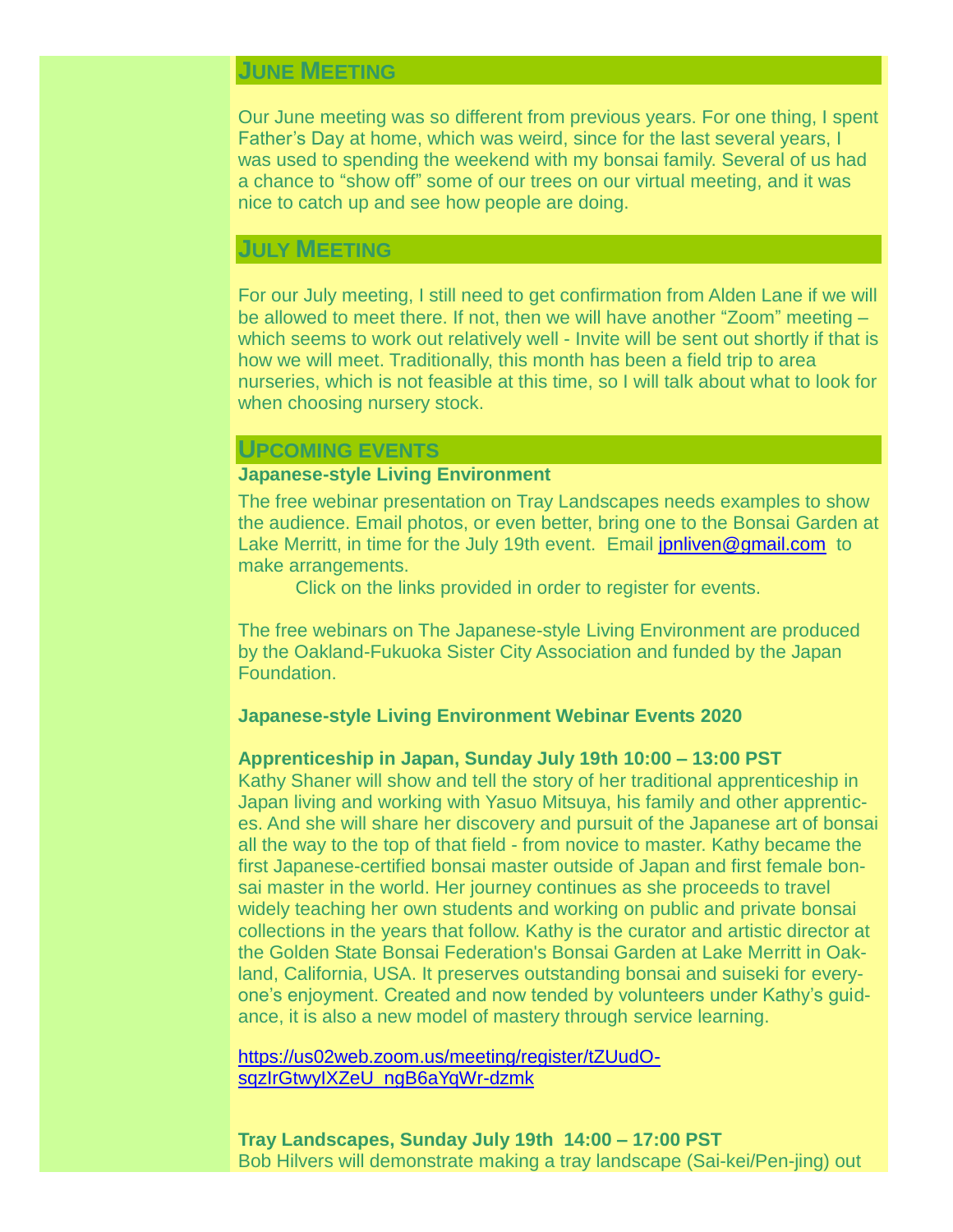of stones, trees and soil. Tray landscapes encompass worlds of wonderment in a very small space. So, they are well suited as every-day recreation for the modern life, even if time, land, means of travel, and other resources are limited. They are also useful to modeling larger landscape projects. Bob studied with Zhao Quing Quan, foremost master of Pen-jing and author of the leading book on the subject. While crafting tray landscapes before your eyes, Bob will also converse on their history, cultural background and aesthetics. Bob is the long-time Curator of the Golden State Bonsai Federation sponsored Clark Bonsai Collection at the Shinzen Friendship Garden in Fresno, California, USA, and tended by volunteers under Bob's guidance.

#### [https://us02web.zoom.us/meeting/register/tZUsf](https://us02web.zoom.us/meeting/register/tZUsf-urrjguHNEB4tfuWRd_McLIpdzb3ZRY)[urrjguHNEB4tfuWRd\\_McLIpdzb3ZRY](https://us02web.zoom.us/meeting/register/tZUsf-urrjguHNEB4tfuWRd_McLIpdzb3ZRY)

#### **Introduction to Japanese Residential Architecture, Saturday July 25th 10:00 – 13:00 PST**

Frank L. Chance lived in Japanese style structures for nearly a decade. He brings this personal experience as well as experience with historic buildings such as Shōfūsō, the Japanese House and Garden in Fairmount Park, Philadelphia, Pennsylvania, USA, to his presentation. He serves as Secretary of the Japan America Society of Greater Philadelphia, the organization that oversees the preservation of Shōfūsō. Since retiring as the Associate Director of the Center for East Asian Studies in Philadelphia, Frank has undertaken the Shikoku Eighty-Eight Temple Pilgrimage on foot, presented on the subject in Japan, North America and Europe, and published an article on it in *Education About Asia*. He has also written about modern Japanese prints in the *Journal of Japanese Studies*. His next publication will be about the late Edo eclectic painter Tani Bunchō. He collaborates with the Foreign Policy Research Institute and the United States Japan Foundation programs to train American teachers to include Japanese studies in the high school curriculum.

#### [https://us02web.zoom.us/meeting/register/tZIpce2grj8iH9Ag0XMSZxfjxJ6skO](https://us02web.zoom.us/meeting/register/tZIpce2grj8iH9Ag0XMSZxfjxJ6skOrC0sHF) [rC0sHF](https://us02web.zoom.us/meeting/register/tZIpce2grj8iH9Ag0XMSZxfjxJ6skOrC0sHF)

### **Wood Joinery Carpentry, Sunday August 2nd 14:00 – 17:00 PST**

Jay Van Arsdale will show and tell about the art and craft of woodworking in Japan: tools, techniques, and the built environment of a traditional Japanese living environment. Jay is a building contractor in Oakland, California, USA, with an MFA (Master of Fine Arts) degree. He received his early training in Japanese tools and joinery from the master temple carpenter Makoto Imai. Since the 1980's, Jay has taught Japanese joinery and tool use to hundreds of students in the San Francisco Bay Area, at Laney and Merritt Colleges and the Arques School of Boatbuilding in nearby Sausalito. He is known to wider audiences in North America and Japan for his book *Shoji — Designing, Building, and Installing Japanese Screens* (1986: Kodansha), his video *Introduction to Japanese Woodworking* (1987) and his contributions to *The Complete Japanese Joinery* (1969: Cloud Press). His magazine publications, seminars, and television appearances in the US and Japan are too numerous to list here. Jay is also the founder of Daiku Dojo, a Japanese woodworking group.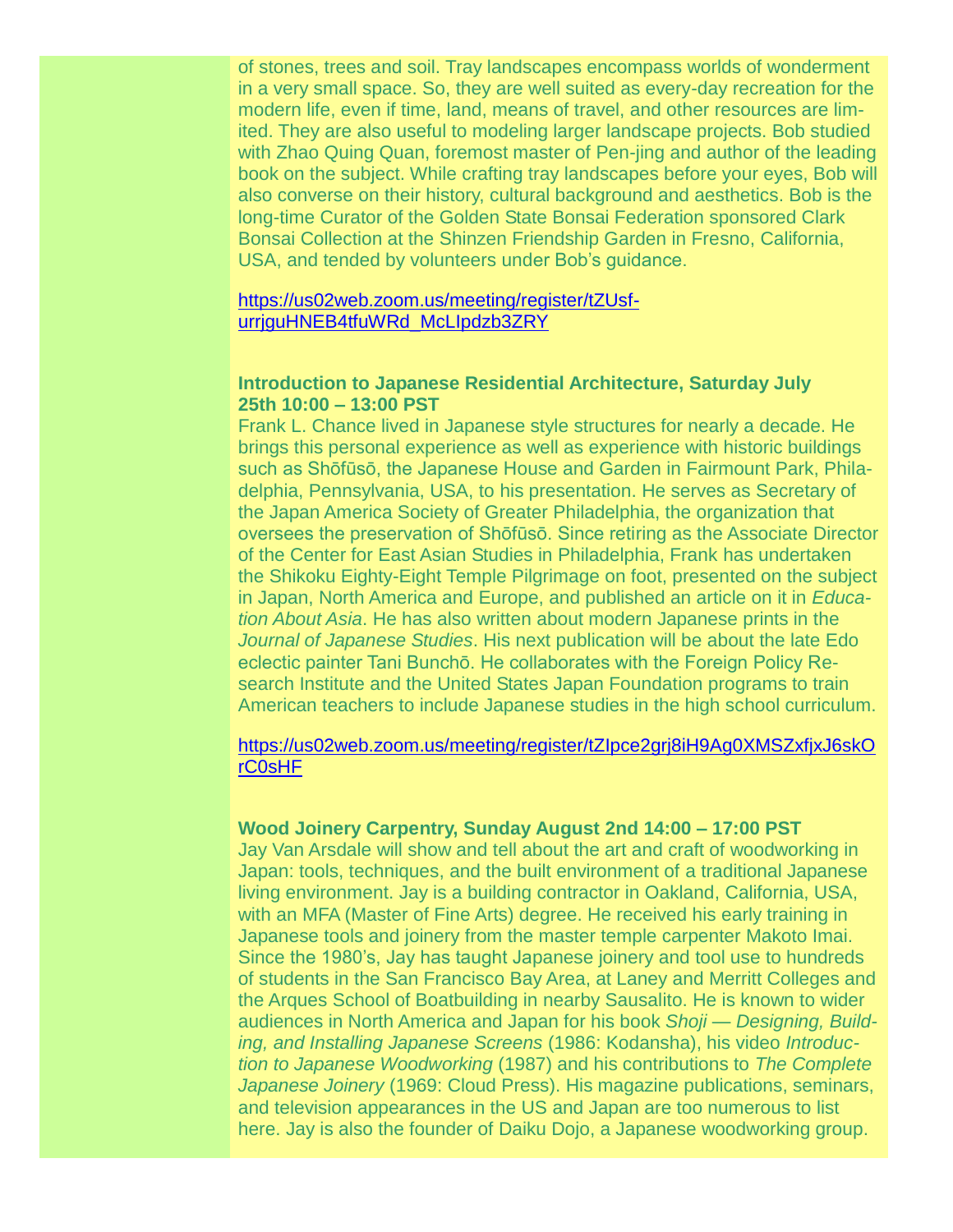## [https://us02web.zoom.us/meeting/register/tZMrcuCpqDosHN2zhcJPdDoLkgZ](https://us02web.zoom.us/meeting/register/tZMrcuCpqDosHN2zhcJPdDoLkgZJPU6eZeuI) [JPU6eZeuI](https://us02web.zoom.us/meeting/register/tZMrcuCpqDosHN2zhcJPdDoLkgZJPU6eZeuI)

## **Making the Japanese Aesthetic Our Own, Sunday September 20th 10:00 - 13:00 PST**

Bill Castellon will show and tell how to design and build a garden celebrating anywhere by employing the aesthetics and methods developed in Japan. Bill is a landscape contractor out of Oakland, California, USA. He and his crew build Japanese style gardens and other-regional naturalistic gardens. Placing rocks is their specialty. Bill's other specialties are pruning and bonsai. Bill learned garden building with Mas Imazumi and pruning with Dennis Makishima. He spent a month at Kinkaku ji, as the guest of Tokushirou Tamane, head gardener. Bill has made presentations for the International Symposium of Japanese *Gardens*, North American Japanese Garden Association, and contributes regularly to *Sukiya Living Magazine*. His company has built a number of gardens in the US with the JDA Suirakuen crew from Japan. His broad interdisciplinary experience in fostering and rehabilitating such gardens, and familiarity with the integrated living environment developed in Japan inform his garden building. Bill is also active in the East Bay Bonsai Society, as a master teacher for the Merritt College Bonsai and Aesthetic Pruning Clubs, in the Aesthetic Pruner's Association and North American Japanese Garden Association.

#### [https://us02web.zoom.us/meeting/register/tZYofumtrz8vHNGCxsr-](https://us02web.zoom.us/meeting/register/tZYofumtrz8vHNGCxsr-ArG8gfKwtHZH5iJx)[ArG8gfKwtHZH5iJx](https://us02web.zoom.us/meeting/register/tZYofumtrz8vHNGCxsr-ArG8gfKwtHZH5iJx)

## **Curating the Japanese-style Garden, Saturday September 26th 10:00 – 13:00 PST**

Randall Lee will describe the growth, fostering and life-long care of a Japanese-style garden. He will describe fostering freshly born gardens as well as remedial work on gardens in disrepair. Randall will highlight the role of plants, especially woody plants, in the Japanese living environment's garden component. Randall's specialties are aesthetic pruning of ornamental trees and shrubs. He has made presentations for the North American Japanese Garden Association, Aesthetic Pruners Association, Merritt College Aesthetic Pruning Club, and numerous Bonsai Clubs in California. Randall brings over thirty years' experience specializing in Japanese black pines, Japanese maples, Japanese garden pruning, dwarf conifers, bonsai re-potting and pruning. Pruning consultations, lectures and bonsai workshops. His broader interdisciplinary experience in creating gardens, fostering their development and sustaining their infrastructure, and familiarity with the integrated living environment developed in Japan inform this presentation. Randall is also active in the East Bay Bonsai Society, as a master teacher for the Merritt College Bonsai and Aesthetic Pruning Clubs, and in the Aesthetic Pruners Association (Past President). He is also a member of the American Conifer Society and North American Japanese Garden Association.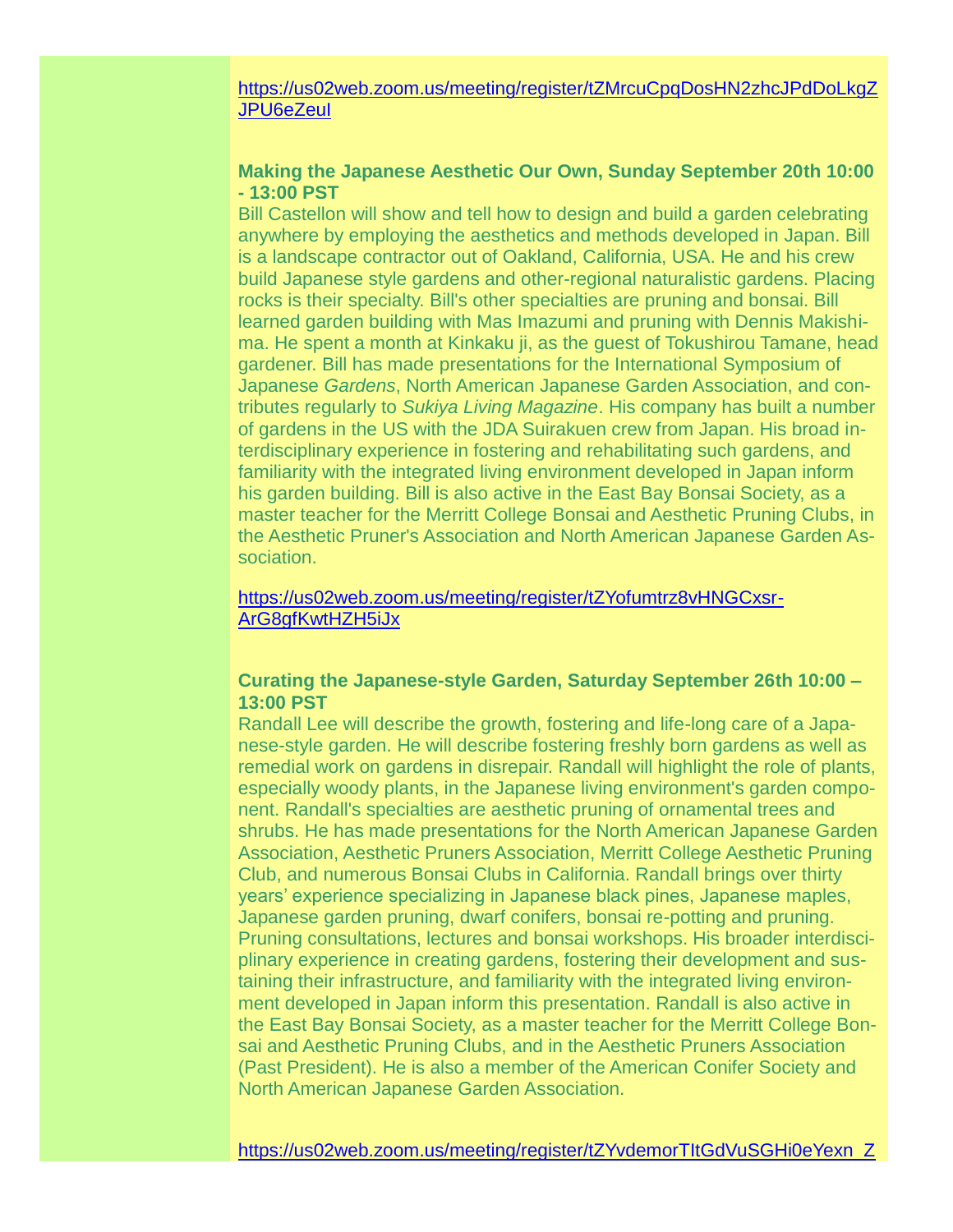#### [ROrJPvdK](https://us02web.zoom.us/meeting/register/tZYvdemorTItGdVuSGHi0eYexn_ZROrJPvdK)

# **SENPAI CORNER**

I received this as an email recently and am considering this program for my personal growth:

"In these times of Covid19, bonsai clubs are looking for ways to continue offering value to their members even though meeting in person is restricted. We are working together with a few clubs to offer our online bonsai courses to their members and decided to reach out to you to see if you might also be interested.

You might be familiar with our courses, created with teachers including Bjorn Bjorholm, Michael Hagedorn and Mauro Stemberger - but if not perhaps check here: <https://www.bonsaiempire.com/courses> These online courses offer well thought-out curriculums and come with lifetime access. We could offer them at discounted rates if purchased wholesale by the club, or offer a discount to be applied on checkout exclusively to your members.

The most popular courses right now are the Intermediate course (with Bjorn Bjorholm), and the Developing Bonsai courses (with Mauro Stemberger, Walter Pall and Harry Harrington). "

Kind regards, Oscar Jonker

Bonsai Empire [info@bonsaiempire.com](mailto:info@bonsaiempire.com) <https://www.bonsaiempire.com/>

## **ELECTIONS**

.

Positions on the Board are still available. Please contact Bea if you are interested.

## **THANK YOU ALDEN LANE**



Thanks to Alden Lane for allowing us to meet for free at the nursery as we start up. Alden Lane Nursery has evergreen, blooming trained Bonsai specimens in many sizes for indoors, and outdoor gardens. Stop in and let one of the Bonsai experts help you design your own Bonsai masterpiece from the selection of Bonsai pots and starter plants. They also carry Bonsai tools and enough useful Bonsai